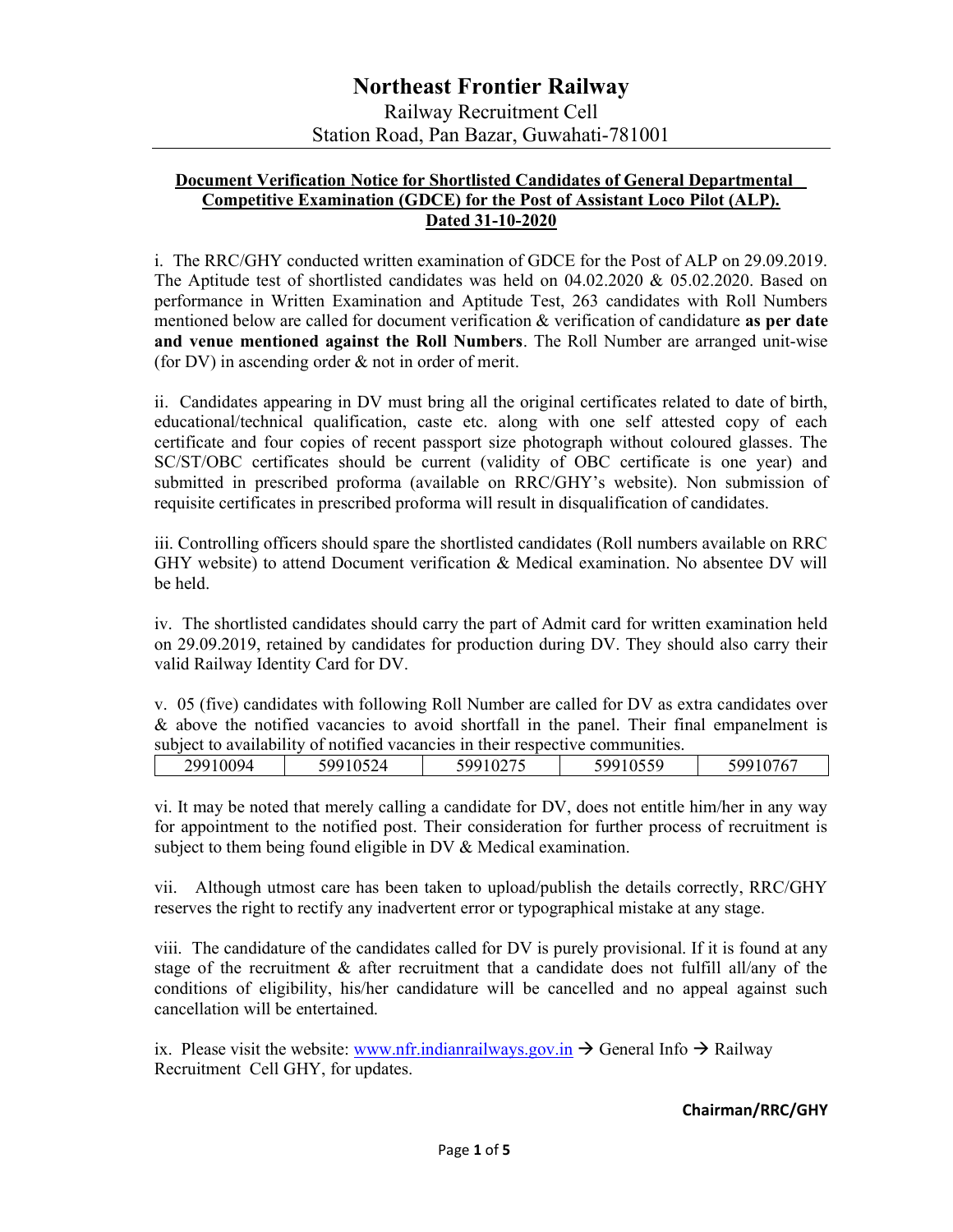| Venue: DRM(P)/Katihar Office | Venue: DRM(P)/Katihar Office |  |
|------------------------------|------------------------------|--|
| Date of DV 12-11-2020        | Date of DV 13-11-2020        |  |
| 59910275                     | 59940529                     |  |
| 59910491                     | 59940536                     |  |
| 59910494                     | 59940540                     |  |
| 59910524                     | 59940543                     |  |
| 59910526                     | 59940544                     |  |
| 59910530                     | 59940545                     |  |
| 59910539                     | 59940547                     |  |
| 59910550                     | 59940551                     |  |
| 59910559                     | 59940552                     |  |
| 59910651                     | 59940565                     |  |
| 59910665                     | 59940566                     |  |
| 59910748                     | 59940569                     |  |
| 59910751                     | 59940571                     |  |
| 59910767                     | 59940582                     |  |
| 59920602                     | 59940584                     |  |
| 59920768                     | 59940585                     |  |
| 59930535                     | 59940586                     |  |
| 59930612                     | 59940592                     |  |
| 59930643                     | 59940599                     |  |
| 59940267                     | 59940603                     |  |
| 59940268                     | 59940633                     |  |
| 59940270                     | 59940644                     |  |
| 59940272                     | 59940645                     |  |
| 59940274                     | 59940654                     |  |
| 59940284                     | 59940661                     |  |
| 59940482                     | 59940679                     |  |
| 59940492                     | 59940688                     |  |
| 59940498                     | 59940693                     |  |
| 59940502                     | 59940757                     |  |
| 59940507                     | 59940773                     |  |
| 59940515                     | 59940774                     |  |
| 59940517                     | 59940778                     |  |
| *******                      | 69920013                     |  |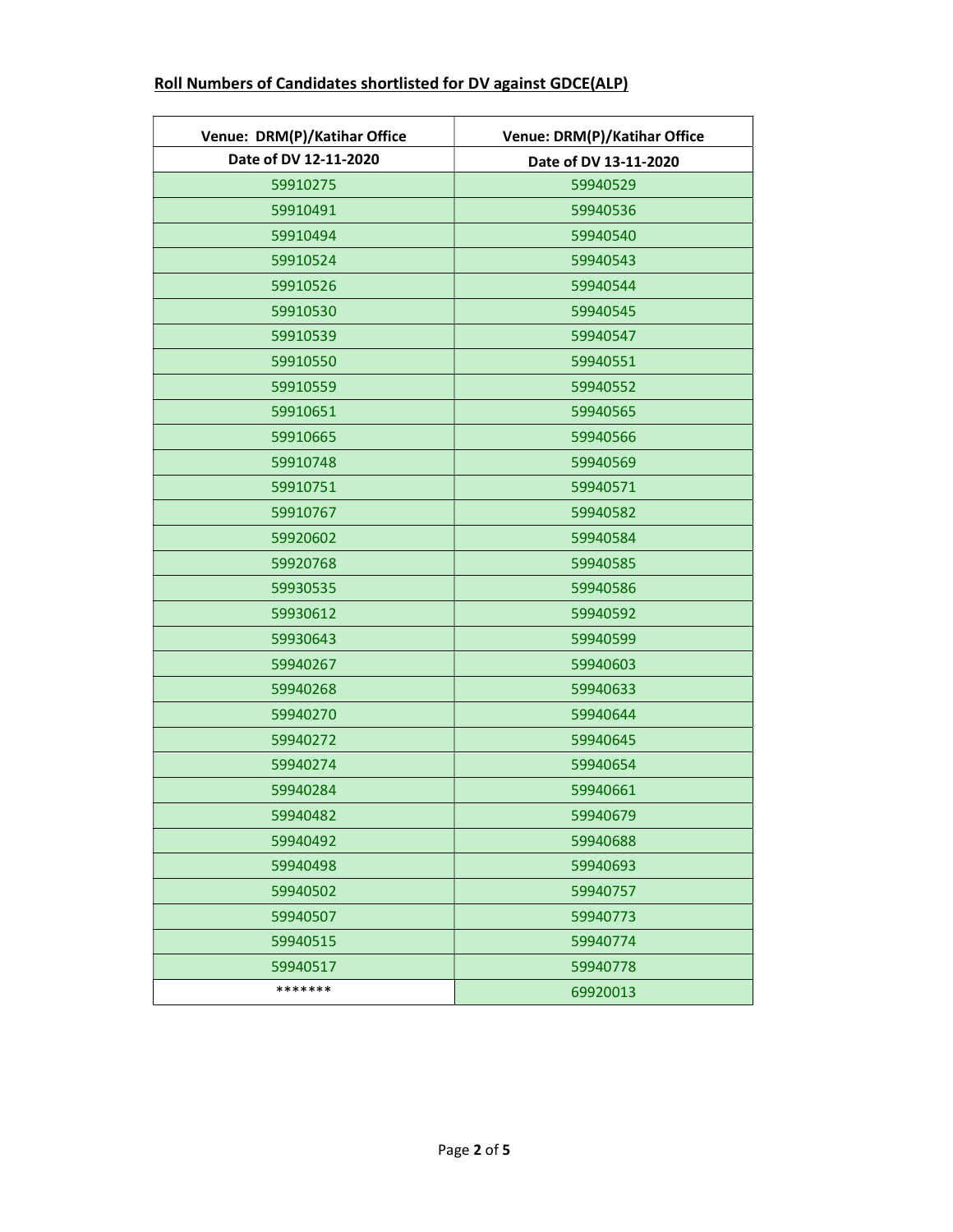| Venue: DRM(P)/Alipurduar Office | Venue: DRM(P)/Alipurduar Office |
|---------------------------------|---------------------------------|
| Date of DV 12-11-2020           | Date of DV 13-11-2020           |
| 49910390                        | 49940401                        |
| 49910399                        | 49940407                        |
| 49910408                        | 49940410                        |
| 49910422                        | 49940411                        |
| 49910428                        | 49940412                        |
| 49910429                        | 49940423                        |
| 49910431                        | 49940424                        |
| 49910439                        | 49940425                        |
| 49910441                        | 49940426                        |
| 49910448                        | 49940430                        |
| 49910465                        | 49940432                        |
| 49920360                        | 49940433                        |
| 49920375                        | 49940434                        |
| 49920419                        | 49940436                        |
| 49920427                        | 49940437                        |
| 49920435                        | 49940438                        |
| 49920450                        | 49940443                        |
| 49920729                        | 49940444                        |
| 49920733                        | 49940454                        |
| 49930732                        | 49940456                        |
| 49940364                        | 49940457                        |
| 49940365                        | 49940460                        |
| 49940366                        | 49940469                        |
| 49940371                        | 49940718                        |
| 49940372                        | 49940720                        |
| 49940376                        | 49940722                        |
| 49940380                        | 49940724                        |
| 49940381                        | 49940725                        |
| 49940382                        | 49940728                        |
| 49940383                        | 49940737                        |
| 49940394                        | 49940739                        |
| 49940398                        | 49940743                        |
| *******                         | 49940830                        |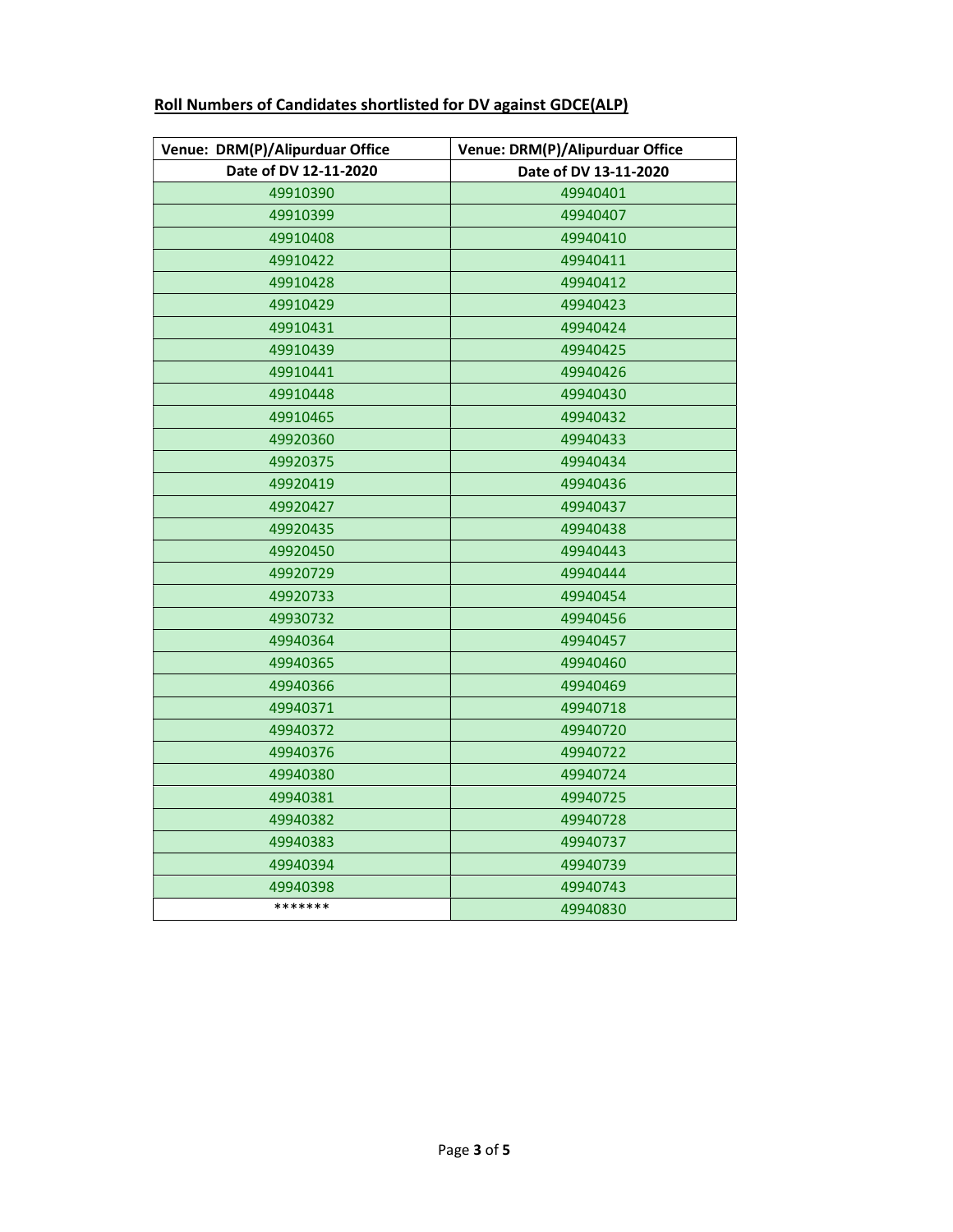| Venue: DRM(P)/Rangiya Office |
|------------------------------|
| Date of DV 12-11-2020        |
| 39910309                     |
| 39910329                     |
| 39910787                     |
| 39910803                     |
| 39920345                     |
| 39920790                     |
| 39920806                     |
| 39930326                     |
| 39930348                     |
| 39930353                     |
| 39930801                     |
| 39940297                     |
| 39940298                     |
| 39940299                     |
| 39940300                     |
| 39940315                     |
| 39940316                     |
| 39940317                     |
| 39940319                     |
| 39940321                     |
| 39940323                     |
| 39940324                     |
| 39940327                     |
| 39940328                     |
| 39940330                     |
| 39940337                     |
| 39940347                     |
| 39940349                     |
| 39940352                     |
| 39940354                     |
| 39940355                     |
| 39940789                     |
| 39940791                     |
| 39940793                     |
| 39940795                     |
| 39940796                     |
| 39940798                     |
| 39940813                     |
| 39940814                     |
| 69910008                     |
| 69940826                     |

| Venue: DRM(P)/Rangiya Office | Venue: DRM(P)/Tinsukia Office |
|------------------------------|-------------------------------|
| Date of DV 12-11-2020        | Date of DV 12-11-2020         |
| 39910309                     | 19910214                      |
| 39910329                     | 19910232                      |
| 39910787                     | 19920198                      |
| 39910803                     | 19920244                      |
| 39920345                     | 19930213                      |
| 39920790                     | 19940184                      |
| 39920806                     | 19940187                      |
| 39930326                     | 19940195                      |
| 39930348                     | 19940197                      |
| 39930353                     | 19940199                      |
| 39930801                     | 19940200                      |
| 39940297                     | 19940208                      |
| 39940298                     | 19940210                      |
| 39940299                     | 19940211                      |
| 39940300                     | 19940212                      |
| 39940315                     | 19940216                      |
| 39940316                     | 19940219                      |
| 39940317                     | 19940220                      |
| 39940319                     | 19940223                      |
| 39940321                     | 19940224                      |
| 39940323                     | 19940226                      |
| 39940324                     | 19940234                      |
| 39940327                     | 19940239                      |
| 39940328                     | 19940245                      |
| 39940330                     | 19940248                      |
| 39940337                     | 19940249                      |
| 39940347                     | 19940475                      |
| 39940349                     | 19940711                      |
| 39940352                     | 19940715                      |
| 39940354                     | 69940018                      |
| 39940355                     | 69940019                      |
| 39940789                     | 69940023                      |
| 39940791                     | 69940035                      |